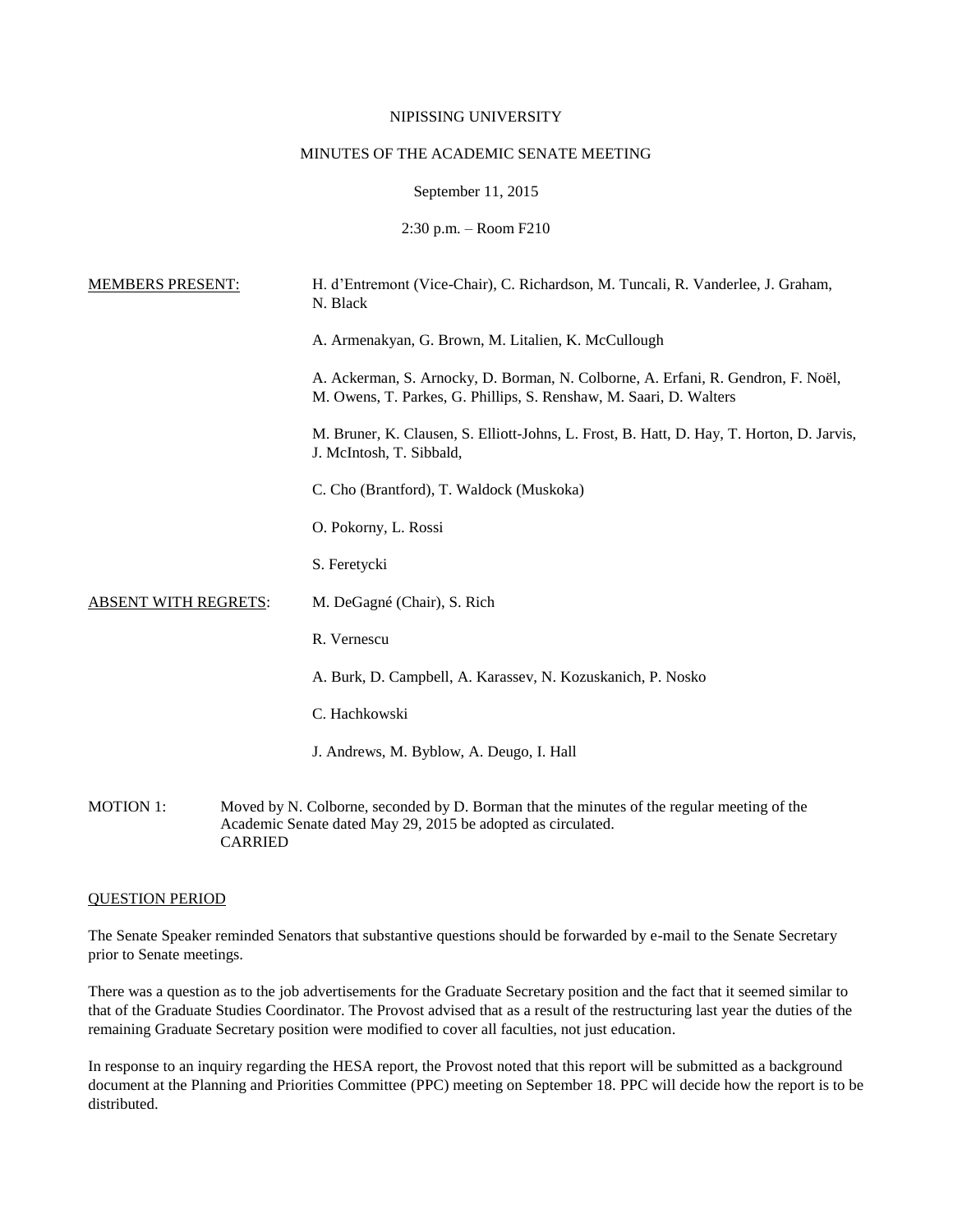A question was raised about Senate's request for a joint committee to review the Board and Senate By-laws that was discussed at the May 29 meeting of Senate. The Provost indicated that the Board of Governors had received the request and it will probably be on the agenda of their October 1 meeting.

#### REPORTS of STANDING COMMITTEES and FACULTY or UNIVERSITY COUNCILS

# **SENATE EXECUTIVE COMMITTEE**

- **July 30, 2015 Report**
- MOTION 2: Moved by H. d'Entremont, seconded by L. Frost that Senate received the Report of the Senate Executive Committee dated July 30, 2015 CARRIED

### **September 3, 2015 Report**

- MOTION 3: Moved by H. d'Entremont, seconded by S. Srigley that Senate receive the Report of the Senate Executive Committee dated September 3, 2015. CARRRIED
- MOTION 4: Moved by H. d'Entremont, seconded by D. Borman that the Senate Regulations and Policies, September 2015 be adopted as outlined in the attached Table of Contents. (full document is available on the Senate website) CARRIED

#### AMENDMENT of BY-LAWS

#### **Notice of Motion (Article 9.5.2 - Technology and Infrastructure Subcommittee)**

The Bylaws and Elections Subcommittee received a request to disband the Technology and Infrastructure Subcommittee. It was determined that this committee would recommend to Senate an amendment to Article 9.5.2(b) as follows:

*Current article reads:*

- (b) Members Elected by Faculty Council:
	- (i) one (1) faculty Senator or non-Senator from each Faculty, one of whom shall be elected by the Committee to serve as Vice-Chair;

*Revised article to read:*

- (b) Members Elected by Faculty Council:
	- (i) one (1) faculty Senator or non-Senator from each Faculty, one of whom shall be elected by the Committee to serve as Chair, one of whom shall be elected by the Committee to serve as Vice-Chair;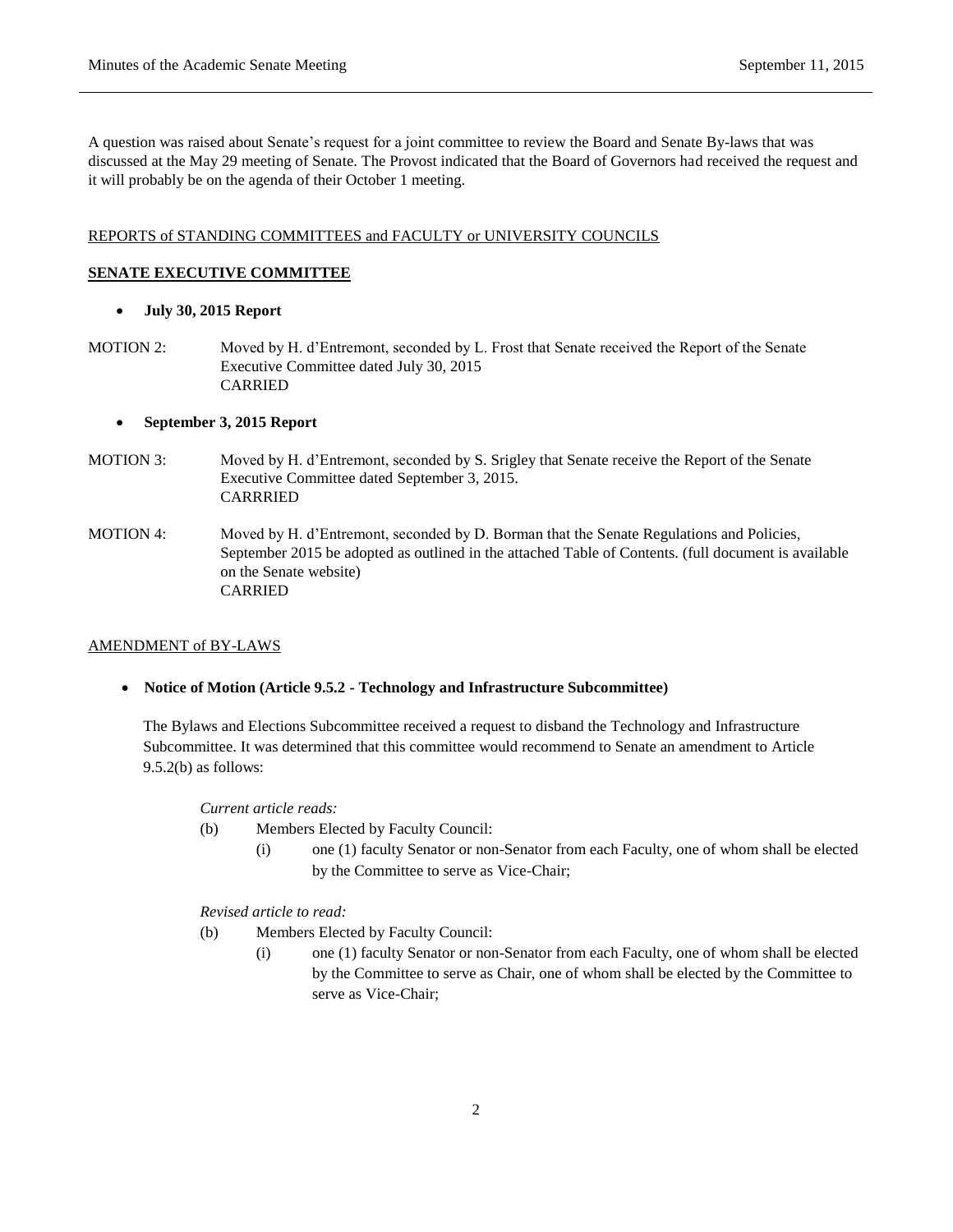## **ELECTIONS**

 Elect one faculty Senator or non-Senator (preferably from the Schulich School of Education), to serve on the Research Council as the member-at-large for a 2-year term ending June 30, 2017

**ACCLAIMED:** Mark Bruner

 Elect one faculty Senator or non-Senator, representing CIHR to serve on the Research Council for a 2-year term ending June 30, 2017.

**ACCLAIMED:** Kristina Karvinen

 Elect one faculty Senator or non-Senator from the Faculty of Applied and Professional Studies to serve on the Research Council for a 1-year term ending June 30, 2016. (This is a sabbatical replacement)

**ACCLAIMED:** John Nadeau

 Elect one Senator or non-senator from the Schulich School of Education to serve on the Library Advisory Subcommittee

**ACCLAIMED:** Kurt Clausen

 Elect one faculty Senator from outside the discipline and the department to serve on the search committee for a Tenure Track position in the School of Nursing - Collaborative program

**ACCLAIMED:** Steve Arnocky

 Elect one faculty Senator from outside the discipline and the department to serve on the search committee for a Director - Tenure Track position in the School of Business

**ELECTED:** Daniel Jarvis

 Elect one faculty Senator from outside the discipline and the department to serve on the search committee for a Director - Tenure Track position in the School of Human and Social Development – School of Social Work

**ACCLAIMED:** Wendy Peters

 Elect one tenured faculty member from outside the faculty serve on the search committee for two tenure-track positions in Physical and Health Education

**ACCLAIMED:** Justin Carre

## REPORTS FROM OTHER BODIES

Senator Feretycki advised that the Alumni Advisory Board will be meeting on September 16 and they are looking for new members.